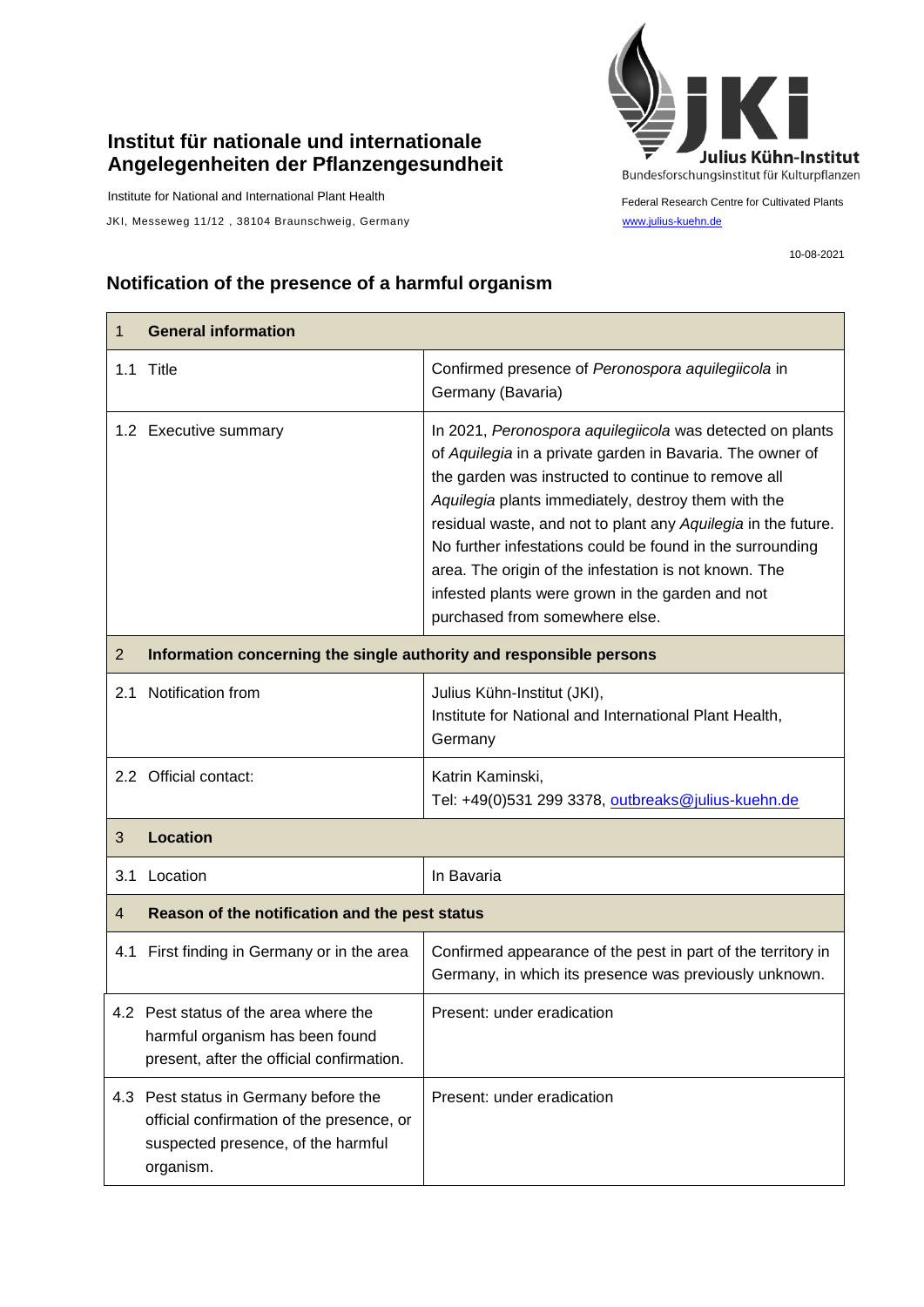|                 | 4.4 Pest status in Germany after the<br>official confirmation of the presence of<br>the harmful organism. | Present: under eradication                                                                                                                                                                                                                                                                 |  |
|-----------------|-----------------------------------------------------------------------------------------------------------|--------------------------------------------------------------------------------------------------------------------------------------------------------------------------------------------------------------------------------------------------------------------------------------------|--|
| $5\overline{)}$ | Finding, sampling, testing and confirmation of the harmful organism                                       |                                                                                                                                                                                                                                                                                            |  |
|                 | 5.1 How the presence or appearance of<br>the harmful organism was found.                                  | The information was submitted by the owner of the<br>garden.                                                                                                                                                                                                                               |  |
|                 | 5.2 Date of finding:                                                                                      | 18-05-2021                                                                                                                                                                                                                                                                                 |  |
| 5.3             | Sampling for laboratory analysis.                                                                         | Date of sampling: 18-05-2021                                                                                                                                                                                                                                                               |  |
|                 | 5.4 Name and address of the Laboratory                                                                    | Bayrische Landesanstalt für Landwirtschaft (LfL) - Institut<br>für Pflanzenschutz<br>Lange Point 10<br>85354 Freising<br>Germany                                                                                                                                                           |  |
| 5.5             | Diagnostic method                                                                                         | According to peer reviewed protocols.                                                                                                                                                                                                                                                      |  |
|                 | 5.6 Date of official confirmation of the<br>harmful organism's identity.                                  | 26-05-2021                                                                                                                                                                                                                                                                                 |  |
| 6               | Infested area, and the severity and source of the outbreak in that area                                   |                                                                                                                                                                                                                                                                                            |  |
| 6.1             | Size and delimitation of the infested<br>area.                                                            | $1 \text{ m}^2$                                                                                                                                                                                                                                                                            |  |
|                 | 6.2 Characteristics of the infested area<br>and its vicinity.                                             | Open air - private garden<br>Plant already planted, not to be reproduced or moved                                                                                                                                                                                                          |  |
|                 | 6.3 Host plants in the infested area and its<br>vicinity                                                  | Aquilegia                                                                                                                                                                                                                                                                                  |  |
|                 | 6.4 Infested plant(s), plant product(s) and<br>other object(s).                                           | Aquilegia (10 pce)                                                                                                                                                                                                                                                                         |  |
| 6.5             | Source of the outbreak                                                                                    | Unknown                                                                                                                                                                                                                                                                                    |  |
| $\overline{7}$  | <b>Official phytosanitary measures</b>                                                                    |                                                                                                                                                                                                                                                                                            |  |
| 7.1             | Adoption of official phytosanitary<br>measures.                                                           | Official phytosanitary measures have been taken. No<br>demarcated area established.<br>The infested plants were destroyed and the garden owner<br>was instructed to remove and destroy all emerging<br>Aquilegia plants immediately. The plants were destroyed<br>with the residual waste. |  |
|                 | 7.2 Date of adoption of the official<br>phytosanitary measures.                                           | 31-05-2021                                                                                                                                                                                                                                                                                 |  |